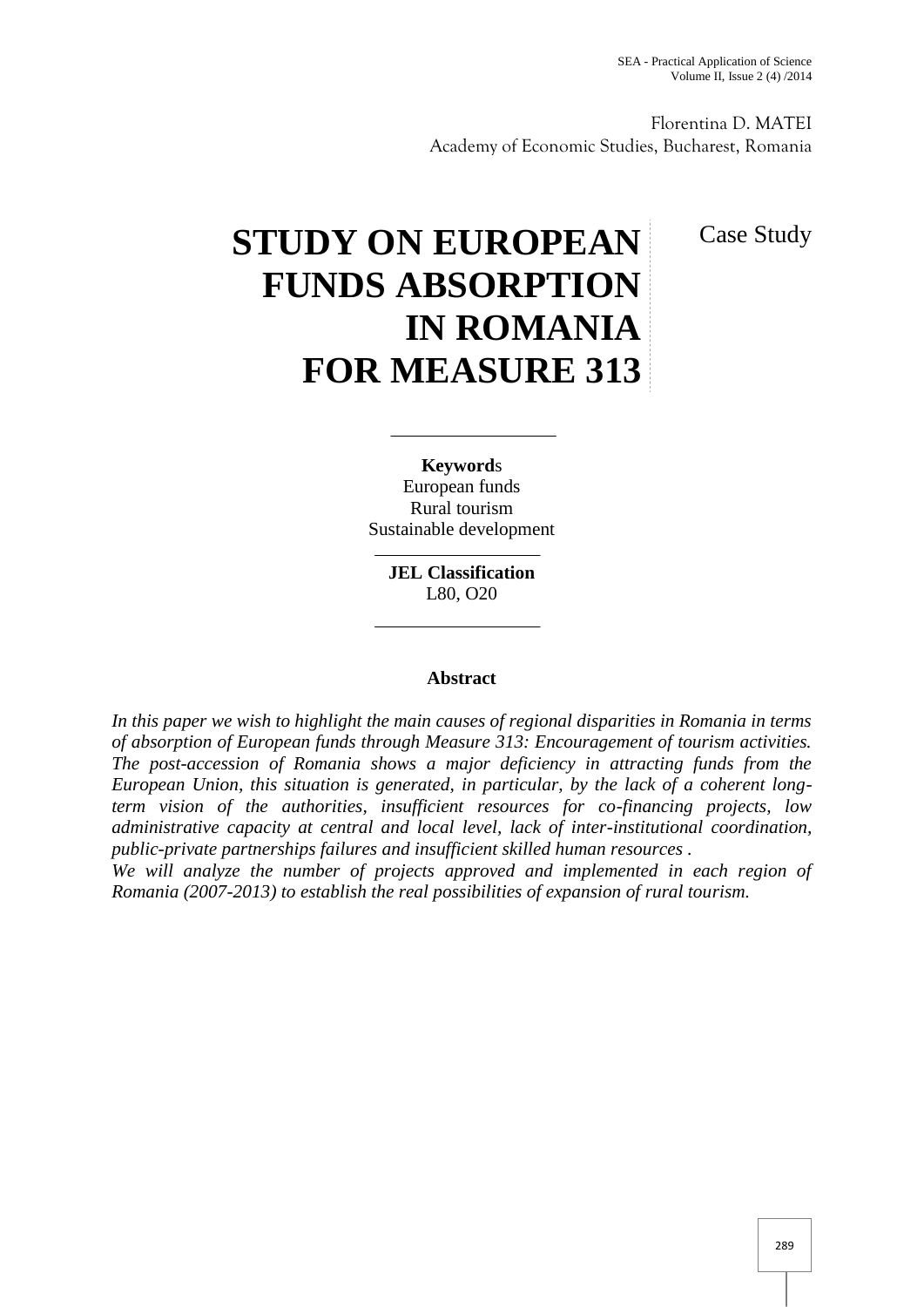#### **1. Introduction**

Tourists are becoming more interested in the opportunities they present rural tourism and to meet market demand in this regard need to focus on diversifying tourism by combining ingenious passive recreation for active involvement in learning crafts and traditions and agricultural practices in the household , thus highlighting the educational component of tourism. Also stimulating leisure activities in rural surroundings combined with the promotion of traditional cultural activities benefit both tourists and rural population involved in these types of activities.

EU structural instruments are designed to stimulate economic growth and EU Member States to drive the reduction of regional disparities . They do not act alone but requiring ensures contributions from Member States concerned. They are co - financed mainly from public resources of the Member State , but in many areas is necessary and private financial contribution , which is encouraged in most cases .

For the programming period 2007-2013 , Romania has been allocated a budget of 19.67 billion euros , plus co -financing (state budget , local budgets and private sector) , amounting to about 9 billion. Structural Funds are implemented through five Sectorial Operational DevelopmentProgramme,one for Human Resources Development and a Technical Assistance Programme , namely:

- 1. Sectorial Operational Programme Increase of Economic Competitiveness , which provide funding to SMEs, large companies, local authorities , to expand production capacity, modernization enterprise , access to public institutions and SMEs Internet and related services.
- 2. Sectorial Operational<br>ProgrammeTransport , the national ProgrammeTransport , the national transport infrastructure administrations can obtain financing for the modernization and development of the TEN -T, the necessary measures for environmental protection , modernization and development of national transport networks in accordance with the principles of sustainable development .
- 3. Sectorial Operational ProgrammeEnvironment , which provides funding for projects the water / wastewater , waste management / rehabilitation of historically contaminated land , heat , nature protection , flood protection and reduce coastal erosion .
- 4. Regional Operational Programme , which aims to improve quality of life and appearance of cities and increasing their role in the region , upgrading social

services : schools , clinics , services for emergency response.

- 5. Operational Programme Administrative Capacity Development , which provides funding for studies and research on local government reform experiences in other Member States , technical support for institutional strategies on computerization , training and technical assistance to support the best practices.
- 6. Sectorial Operational Programme Human Resources Development , which finances training seminars , development projects and promote modern management skills .<br>Sectorial Operational Programme
- 7. Sectorial Technical Assistance, which provides support and appropriate tools for coordination and effective implementation of structural instruments .

European Agricultural Fund for Rural Development ( EAFRD ) is a financing tool created by the European Union to support member countries in the implementation of the Common Agricultural Policy .

EAFRD for 2007-2013 was a funding opportunity for Romanian rural area, worth approximately 7.5 billion. EAFRD is based on the principle of co-financing private investment projects . European funds for agriculture can be found under key documents National Rural Development Programme( NRDP ) , divided into four priority axes , namely:

Priority Axis 1 : Improving the competitiveness of agriculture and forestry (43.95 % of EAFRD allocation for the four axes)

Priority Axis 2: Improving the environment and the countryside (26.05 % of EAFRD allocation for the four axes)

Priority Axis 3: Quality of life in rural areas and diversification of the rural economy ( 27.40 % of EAFRD allocation for the four axes)

Priority Axis 4: LEADER ( 2.6% of EAFRD allocation for the four axes)

Financial Plan NRDP axis (in EUR total period) total

Axis 1 : 3,219,733,597 EUR

Axis 2: 1,907,802,112 EUR

Axis 3 : 2,007,598,426 EUR

Axis 4 : 188 059 896 EUR

Technical Support : 300 895 834 EUR

Complements to direct payments : EUR 500,108,880

Grand Total : EUR 8,124,198,745

### **Method**

The visual search task was adapted from the Socio - economic rural development perspective 2014- 2020 and from The absorption of EU funds in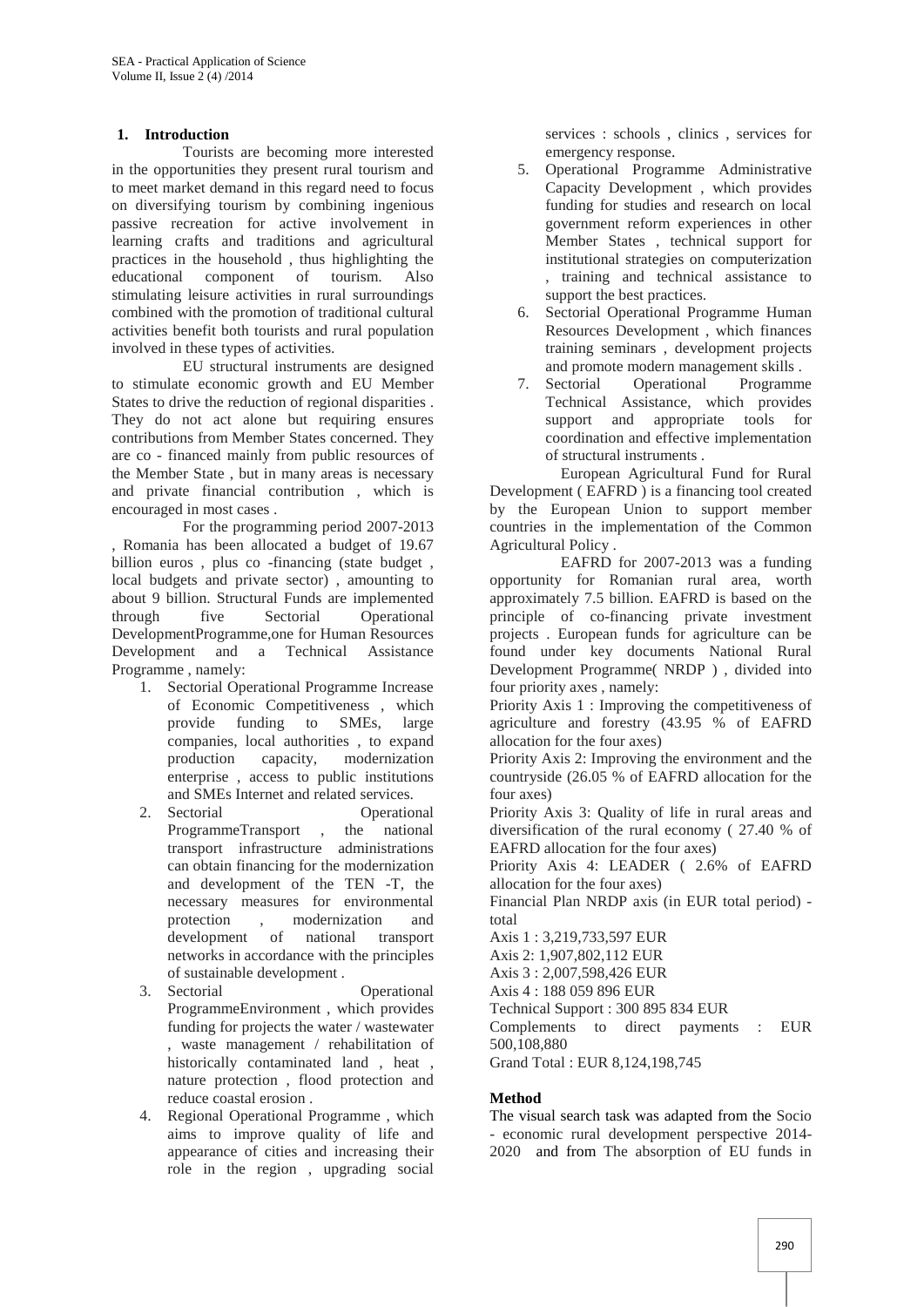#### Romania Adelina Zgribuț, Eliza Olaru SNSPA, RISE, 2011

Were taken into account indicators such as existing accommodation structure , structure of functional accommodation , the accommodation capacity existing accommodation capacity in operation, the number of projects implemented under the NRDP Axis III , Measure 313 For case studies used data from the National Institute of Statistics and the chariot of the Ministry of Agriculture and rural Development , the situation of projects under the NRDP session .

There are few ways to measure success and return on investments in tourism , due to the semi - informal activities , promotion and marketing poorly organized especially at county and local level , making it difficult for entrepreneurs / operators to reach the market and business -and develop properly. However , with proper marketing and other support coordinated Romanian tourism unique products can be sold on the extent and diversity of their attractiveness , supporting tourism that minimizes negative impacts on the environment and local culture , but also generate revenue by creating jobs and contributing to conservation of natural and cultural heritage

#### **Results**

Further developments will be detailed measure 313- Encouragement of tourism activities that fall under Axis III - " Improving the quality of life in rural areas and diversification of the rural economy" and have the overall objective of developing tourism activities in rural areas to increase the number of employment and alternative income and to increase the attractiveness of rural areas .

For Romania , a largely agricultural country , but with diverse natural and cultural heritage , mostly in good state of preservation , rural tourism is a viable alternative , yet underused , for diversification of activities in order to obtain additional income for the population in areas areas.

According to National Institute of Statistics (Attachment No. 1). Tourist reception expanded beyond traditional destinations so the tourist reception with functions of tourists' accommodation were 31.8% in other areas, 23.6% in resorts mountainous area , 22.3 % were in Bucharest (excluding the city of Tulcea ) , 11.6 % of coastal resorts ( excluding town ) , 8.4 % and 2.3% in resorts in the Danube Delta ( including town ) (study of tourist accommodation capacity from 31 July 2012).

In the programming period 2007-2013 , rural tourism was supported by the National Rural Development Programme for the period 2009 - 2012 under the measure 313 " Encouragement of tourism activities " as approved 679 projects aimed at the establishment or upgrading of tourist

accommodation structures with accommodation and projects envisioned recreational activities . ( Annual progress report on the implementation of the NRDP in 2012 ) . With all this support, rural tourism infrastructure with accommodation small ( rural locations and rural tourism ) has not reached a satisfactory level of development , particularly in terms of quality , the market demand both nationally and internationally .

Agritourism allows exploitation of the homestead accommodation availability , trained and properly equipped to receive guests, providing dining services and other complementary activities , directly dependent on the economic specifics of the farm , such as leisure activities , initiating various traditional occupations , horseback riding , fishing, course of therapy , etc.

Reducing income citizens through economic crises , unemployment , and inflation affected by mass tourism , and social class is part of the "middle class " income modest moves towards tourism .

Accommodation capacity existing agro pensions coupled with accommodation capacity in operation (annex . 2) of these structures lies the Central region first, with a continuous increase accommodation capacity existing in the analyzed period ( by 135 % in 2012 compared to 2005 ), representing 40% of the country and of rural tourism ; in terms of accommodation capacity in operation, it has grown by 146 % over the same period .

These regional differences recorded are explained by the fact that the development of rural tourism depends heavily on the specifics of each region : the type of tourism mainly in the region , the availability and quality of rural tourism , the presence of various types of activities , folklore, there ethnographic regions and practicing various agricultural activities. ( statistical processing INS- TEMPO )

The specific tourism for Bucovina ( North - East ) is religious in Maramures ( North - West ) -Tourism architectural and ethnographic Transylvania ( Central ) - recreational and cultural tourism , food and wine , and at the foot of the Carpathian Mountains is fishing . Extremely diverse countryside , mostly well preserved , large country life with traditional components agricultural and forestry potential of the highlands , rural specific architecture are natural factors that favor the development of rural tourism village. ( National Strategic Framework for Development sustainable agri-food sector and rural areas in the period 2014-2020-2030 - Presidential Commission for public Policy agricultural Development). Number of accommodation units in the mountain area increased by 32 % in recent years ( 2005-2012 ) . Of these, the most significant increase has been a tourism and agro pensions ( 64% ) thanks in large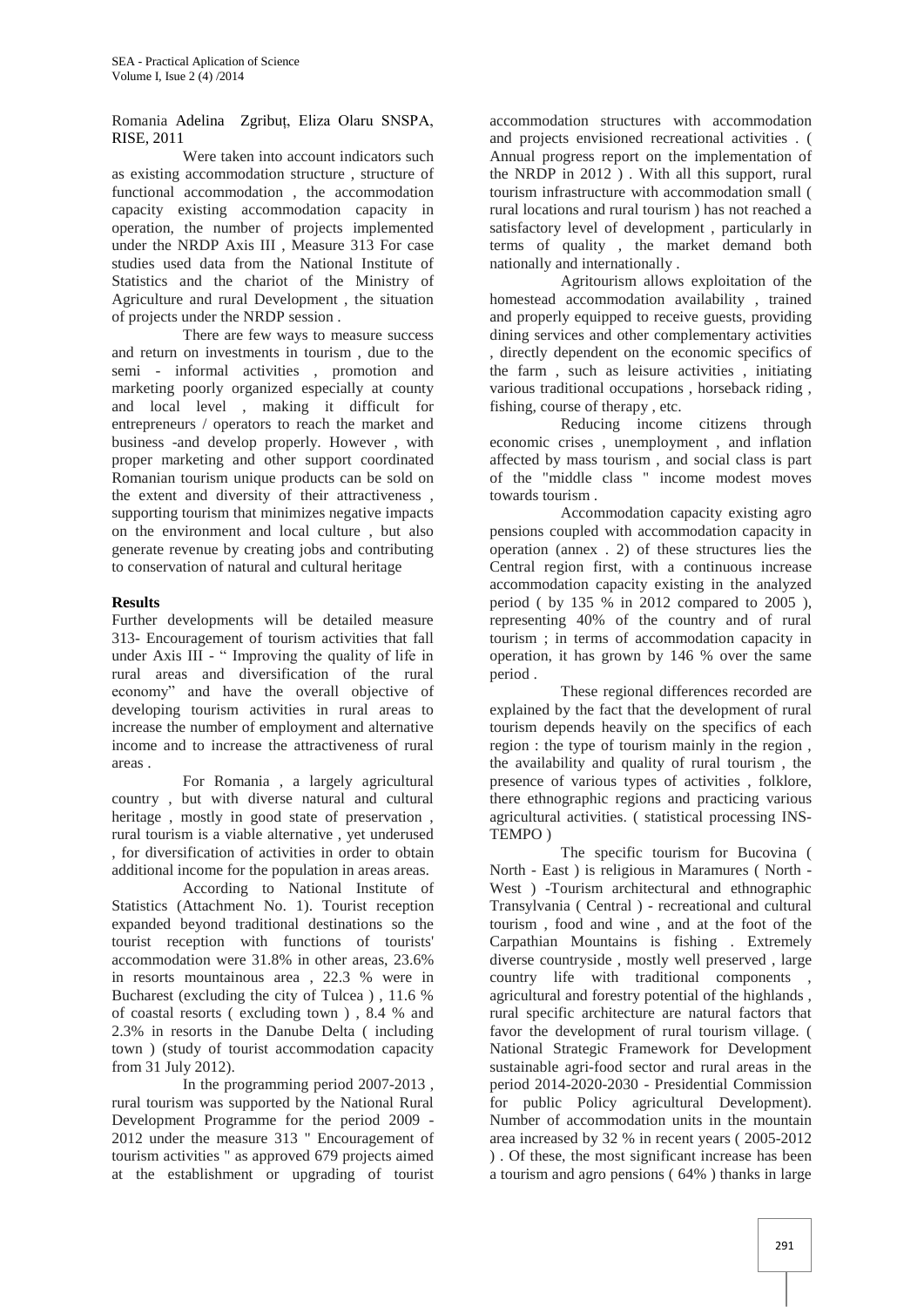part to the existence of European funds for rural development pre and post accession.

This development was not carried out in a sustainable manner and most often did not correlate with the development of transport infrastructure , services and recreational facilities . It is still poor tourism infrastructure on tourist boards , mountain chalets or servicing of natural

For the 2007-2013 period the public contribution related measure was 313 Euros 544,222,774 ,of which we used only 6.5 % (EUR 35,321,942) .

The low degree of absorption for measure 313 regarding rural tourism development was generated by the lack of experience in implementing this innovative concept authoritiespreffering to use standard procedures to implement and monitor , limiting the potential of innovative measures that could be implemented.

Other causes generating the reduced absorption of structural funds could be:

- Low culture in project management for both public bodies and private ones ;

- Weak involvement of public authorities in developing the capacity of potential beneficiaries of projects ;

- Reluctance of beneficiaries generated by the low level of pre - funding of the operational programs and the high level of private financing ;

- Delays in finalizing the lists of eligible expenses and payment and reimbursement procedures ;

- Some misunderstandings between existing and newly established bodies involved in the management of structural funds and a lack of training and qualification for staff in certain intermediate bodies .

and historical monuments . (draft national strategic guidelines for sustainable development of the Carpathians 2014-2020)

#### **Discussion**

Considering the above data , it must be correlated with the number of implemented projects under Measure 313 of the NRDP , namely:

#### **Acknowledgements**

This work was cofinanced from the European Social Fund through Sectoral Operational Programme Human Resources Development 2013- 2020, project number POSDRU 159/1.5/S/134197 "Performance and excellence in doctoral and postdoctoral research in Romanian economics science domain"

#### **1. References**

- [1] Annual progress report on the implementation of the NRDP in 2012
- [2] National Institute of Statistics
- [3] National Strategic Framework for Sustainable Development of the agri-food sector and rural areas in the period 2014- 2020-2030 - Presidential Commission for agricultural development policy National strategic guidelines for the sustainable development of the Carpathians 2014- 2020
- [4] Socio economic rural development perspective 2014-2020
- [5] Zgribut A., OlaruE.(2011), The absorption of EU funds in Romania, SNSPA, RISE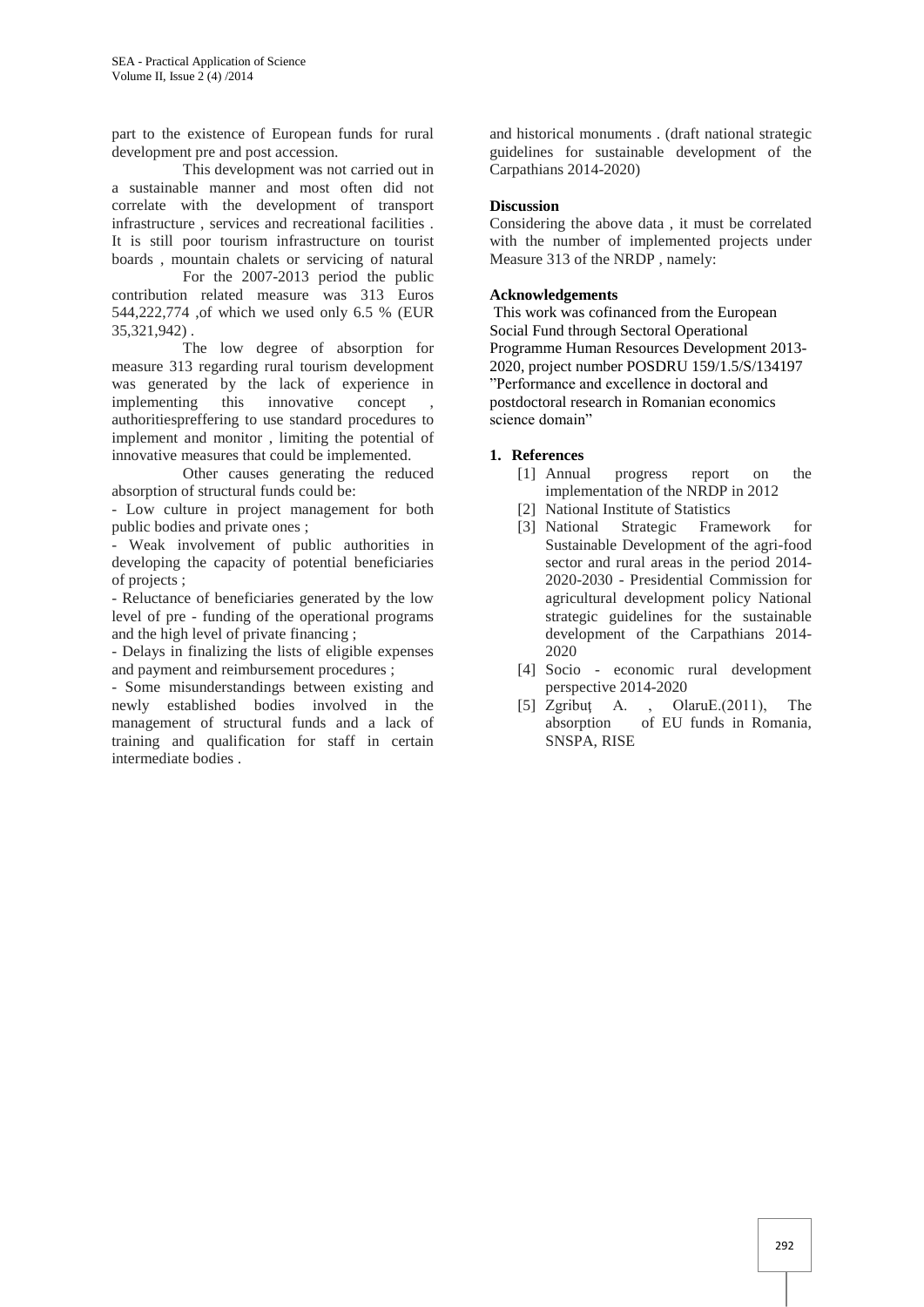# **Appendices**

# Table No. 1 : Implemented projects for Measure 313

| Measure | Period                   | Implemented projects |              | Selected projects |                 |     | Contracts       | Payments     |  |
|---------|--------------------------|----------------------|--------------|-------------------|-----------------|-----|-----------------|--------------|--|
|         |                          | No.                  | Public Value | No.               | Public<br>Value | No. | Public<br>Value | Public Value |  |
| 313     | Sept<br>2008-mai<br>2012 | 3.703                | 569.890.742  | 1.292             | 217.566.660     | 999 | 164.003.859     | 35.321.942   |  |

## Annex No. 1: The number of farmhouses , by regions

|                            |                                    | Year       |      |      |      |      |      |                |                |  |  |
|----------------------------|------------------------------------|------------|------|------|------|------|------|----------------|----------------|--|--|
| Types of tourist           |                                    | 2005       | 2006 | 2007 | 2008 | 2009 | 2010 | 2011           | 2012           |  |  |
| accommodation<br>structure | Regions                            | UM: Number |      |      |      |      |      |                |                |  |  |
|                            |                                    | No.        | No.  | No.  | No.  | No.  | No.  | No.            | No.            |  |  |
| Farmhouses                 | <b>TOTAL</b>                       | 956        | 1259 | 1292 | 1348 | 1412 | 1354 | 1210           | 1569           |  |  |
|                            | NORD-WEST                          | 140        | 193  | 200  | 225  | 259  | 266  | 206            | 252            |  |  |
|                            | <b>CENTRE</b>                      | 418        | 573  | 583  | 613  | 543  | 487  | 424            | 594            |  |  |
|                            | NORD-EAST                          | 134        | 177  | 196  | 200  | 241  | 229  | 223            | 265            |  |  |
|                            | SOUTH-EAST                         | 85         | 103  | 104  | 96   | 95   | 104  | 71             | 89             |  |  |
|                            | SOUTH-<br><b>MUNTENIA</b>          | 98         | 110  | 97   | 98   | 117  | 109  | 125            | 147            |  |  |
| $\overline{\phantom{a}}$   | <b>BUCHAREST -</b><br><b>ILFOV</b> | 5          | 8    | 9    | 10   | 10   | 6    | $\overline{2}$ | $\overline{2}$ |  |  |
|                            | SOUTH-WEST<br><b>OLTENIA</b>       | 38         | 43   | 48   | 47   | 70   | 60   | 74             | 108            |  |  |
|                            | <b>WEST</b>                        | 38         | 52   | 55   | 59   | 77   | 93   | 85             | 112            |  |  |

Source: National Institute of Statistics

#### Annex No. 2: Accommodation capacity for farmhouses , by regions

|                         |                                    | Year                                                    |       |      |             |       |                       |       |       |  |  |
|-------------------------|------------------------------------|---------------------------------------------------------|-------|------|-------------|-------|-----------------------|-------|-------|--|--|
| Types of tourist        |                                    | 2005                                                    | 2006  | 2007 | 2008        | 2009  | 2010                  | 2011  | 2012  |  |  |
| accommodation structure | Regions                            | UM: Places                                              |       |      |             |       | 20208<br>3242<br>6814 |       |       |  |  |
|                         |                                    | Places Places Places Places Places Places Places Places |       |      |             |       |                       |       |       |  |  |
| Farmhouse               | <b>TOTAL</b>                       | 11151                                                   | 14551 |      | 15448 16906 | 19783 |                       | 20683 | 27453 |  |  |
|                         | NORD-WEST                          | 1347                                                    | 1861  | 2006 | 2305        | 2941  |                       | 3142  | 4326  |  |  |
|                         | <b>CENTRE</b>                      | 4270                                                    | 5830  | 6147 | 6927        | 7094  |                       | 7232  | 10073 |  |  |
|                         | <b>NORD-EAST</b>                   | 2000                                                    | 2577  | 2857 | 3090        | 3817  | 3804                  | 4062  | 4817  |  |  |
|                         | SOUTH-EAST                         | 1574                                                    | 1787  | 1793 | 1732        | 1871  | 2106                  | 1386  | 2047  |  |  |
|                         | SOUTH-<br><b>MUNTENIA</b>          | 1049                                                    | 1275  | 1216 | 1274        | 1700  | 1654                  | 2036  | 2357  |  |  |
|                         | <b>BUCHAREST -</b><br><b>ILFOV</b> | 53                                                      | 113   | 124  | 138         | 158   | 98                    | 30    | 65    |  |  |
|                         | SOUTH-WEST<br><b>OLTENIA</b>       | 388                                                     | 450   | 545  | 571         | 1024  | 1017                  | 1177  | 1695  |  |  |